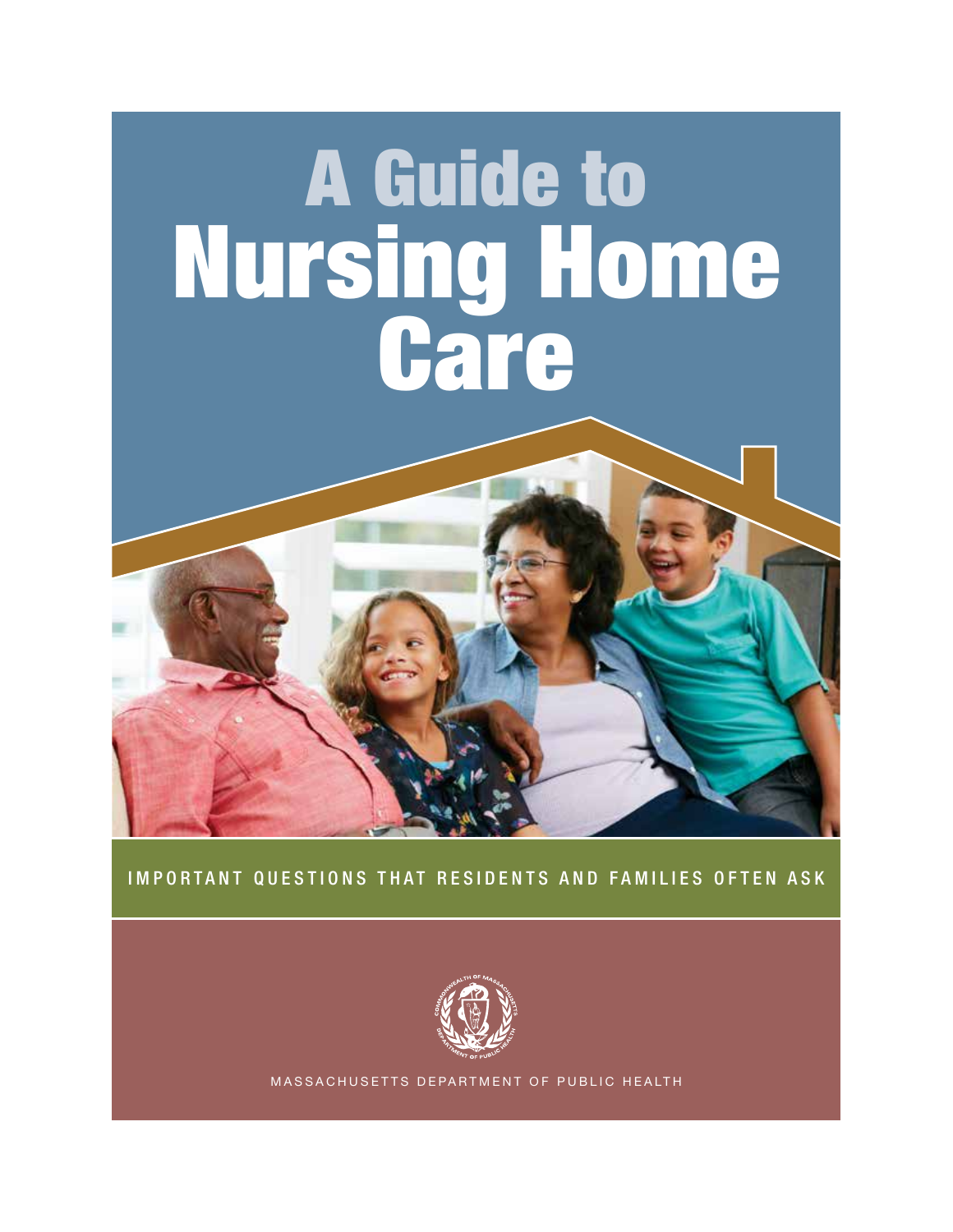# About This Guide



As you and your family become part of a nursing home community, you will likely have questions – on everything from how to manage day to day routines, to how to continue participating in life-long interests and activities. Moving forward, issues may come up that can sometimes be difficult for residents, families, and nursing home staff to anticipate and address. This brochure is intended to provide information, tips and resources to help answer some of those questions. It was developed by DPH in partnership with the Massachusetts Executive Office of Elder Affairs, the Massachusetts Senior Care Association, Leading Age Massachusetts, nursing home resident advocates, and legislators.

## In this brochure, the term "family" includes family members, health care agents and/or legal representatives.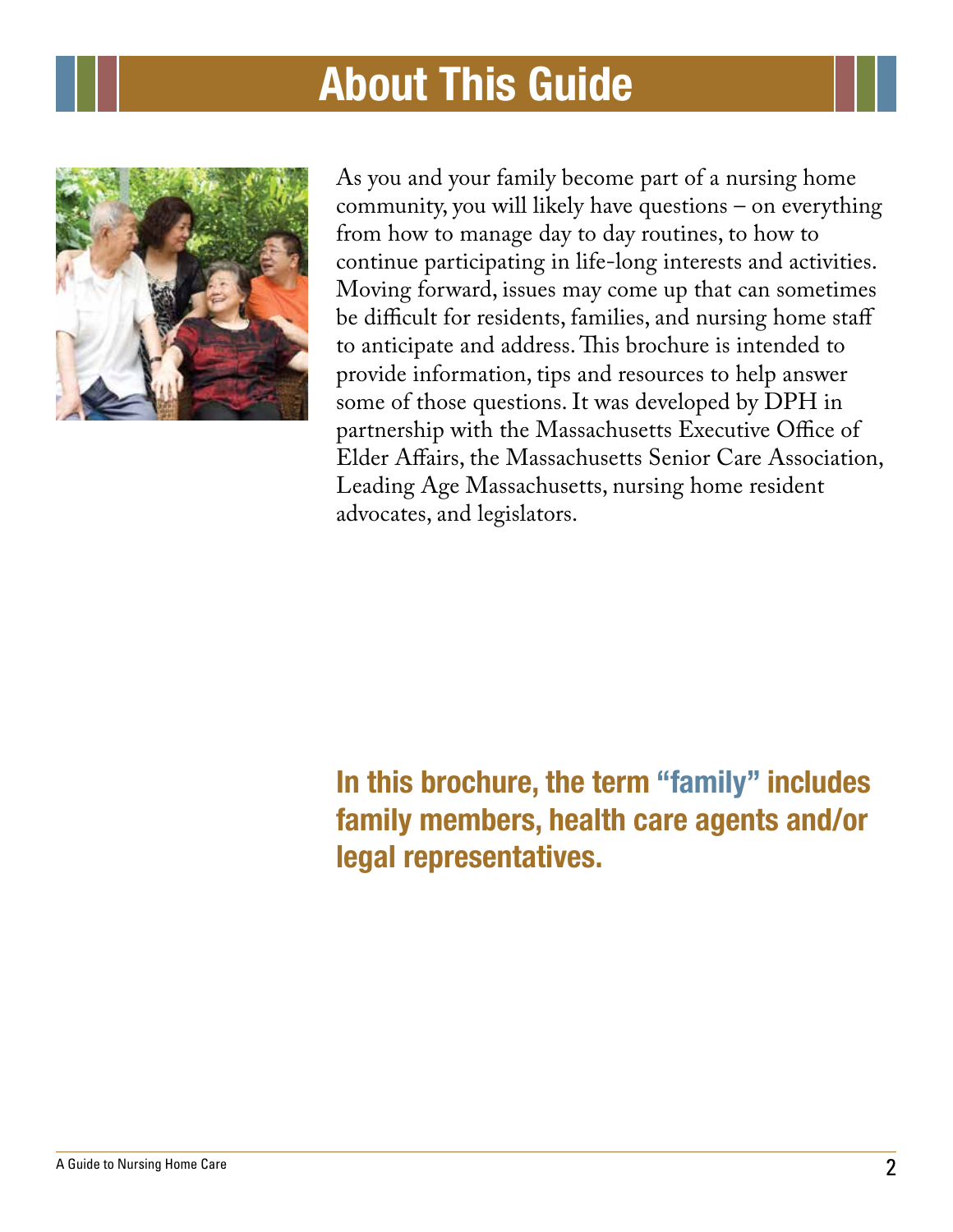

## Who should I contact if I have questions or concerns about my care?

If you have concerns about either your own care or the care of a family member, first try talking directly to the **nursing home staff**. Find a staff member you particularly trust and can communicate with easily, such as a nurse on duty or a social worker.

You can also discuss questions or concerns with the **facility's administrator, director of nurses, medical director, or with your personal physician**. A list of contacts for your nursing home is included with this brochure.

Many nursing homes have a policy of meeting with residents and families shortly after a resident is admitted, since it may be easier to think of questions after you have had time to adjust to the nursing home. In addition, residents and families are encouraged to attend regular **care planning meetings** with the staff every 3-4 months, however, you can ask for a care plan meeting at any time.

If after speaking with staff at the nursing home your questions or concerns are not addressed to your satisfaction, contact the **Ombudsman** assigned to your nursing home by the Executive Office of Elder Affairs. The Ombudsman, who is usually a volunteer, helps to resolve issues between nursing homes and residents and their families. The name and telephone number of the Ombudsman for your nursing home is included with this brochure.

Finally, you may contact the **Massachusetts Department of Public Health**, which monitors the quality and safety of nursing home care, with any concerns. You can reach DPH at 1-800-462-5540, 24 hours a day, 7 days a week.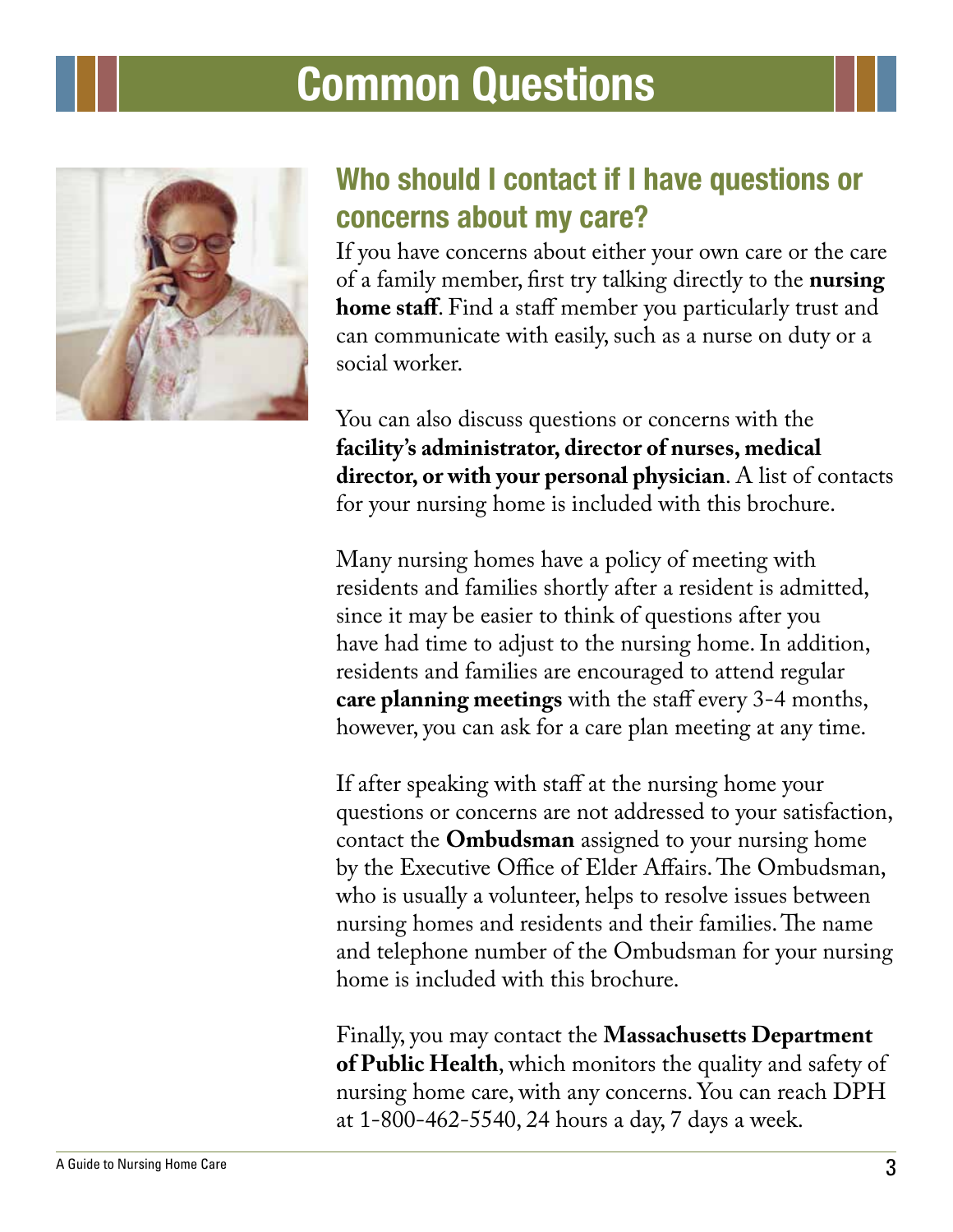

## Who can receive information and make decisions about me?

You are in charge of your own care while in the nursing home, unless a doctor or court has determined that you are not able to make or communicate health care decisions. Family members or friends may be involved, but only if you agree that they may receive confidential health information and participate in care planning meetings.



## What if I can't make decisions on my own?

If you are unable to make or communicate health care decisions on your own, someone needs to be available to make decisions on your behalf – while still involving you as much as possible.

As a nursing home resident, it is very important that you complete a simple legal document called a "health care proxy". In this document you will name someone you know and trust (such as a family member or friend) to make health care decisions for you if you are unable to do so. This decision-maker is called a health care agent. With certain medical conditions, you may be able to make decisions at some times and not at others. As long as you are able to make and communicate health care decisions, you remain in charge of your care. If your physician or nurse practitioner determines that you are not capable of making or communicating health care decisions, your designated health care agent would then act on your behalf.

You are also encouraged to have a legal document called an "advance directive" that lets family members and the nursing home know your preferences for end-of-life care.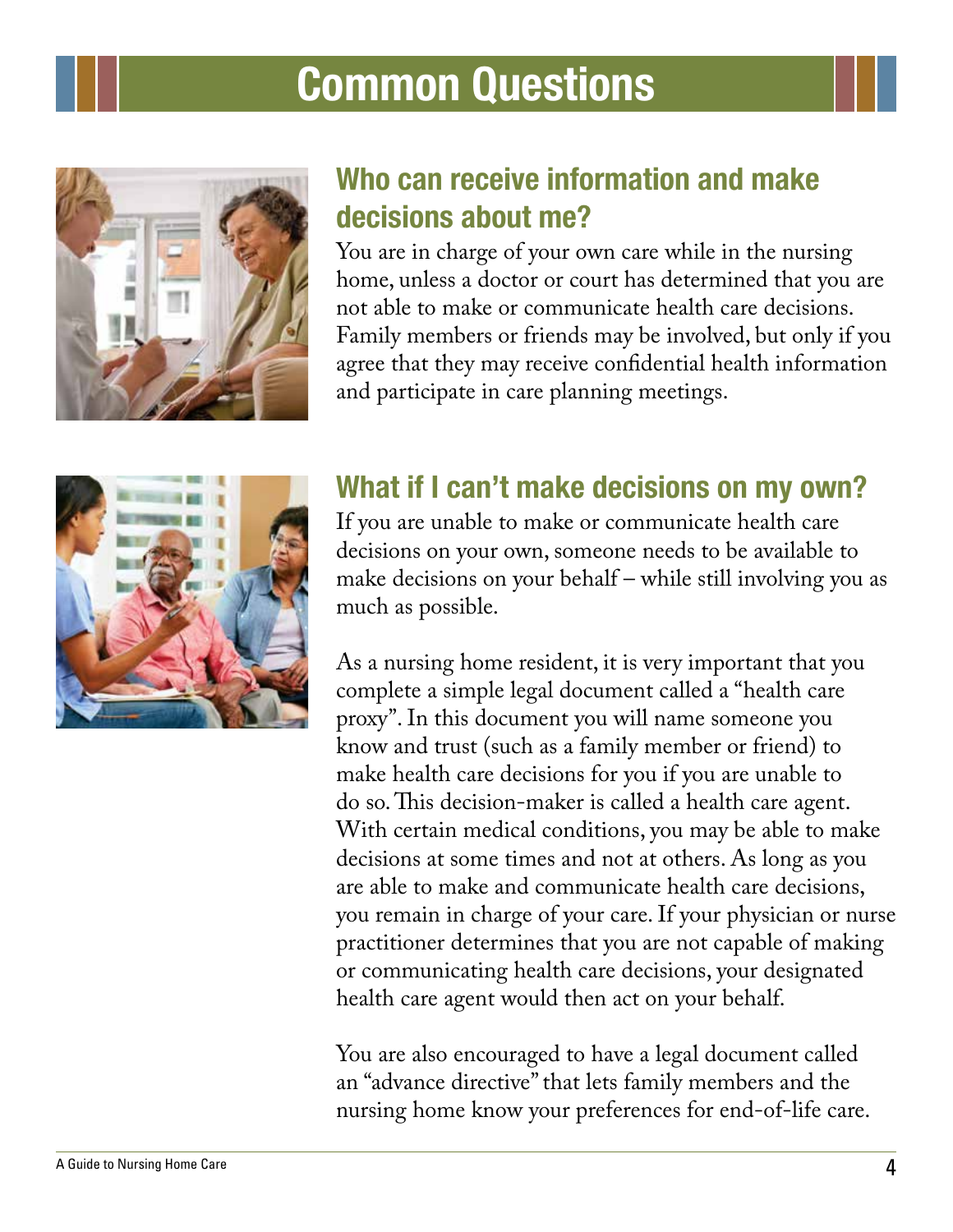You will find information on advance directives in your admissions packet. You are encouraged to discuss these advance directives with your physician, nurse practitioner, or social worker.



#### When should my family or I be notified about changes in my care or health status?

Residents or families must be notified immediately if:

- There is an accident that causes an injury which may require medical intervention;
- There is a significant change in the resident's physical, mental, or psychosocial status; or
- There is a need to significantly alter treatment, including changes in medications.

If you have completed a health care proxy form, the individual you have selected as your health care agent will be contacted first. In other cases, residents or families usually identify one family member to receive this information.



## What if I need to be transferred to the hospital?

You may need to be hospitalized if you develop a medical condition that cannot be handled by the nursing home. In these situations, the nursing home will let you and your family know that hospital care is being recommended, discuss potential alternatives to hospitalization, and make arrangements to transport you by ambulance to the hospital if appropriate. In emergency situations, a family member may be notified after you are transported to a hospital.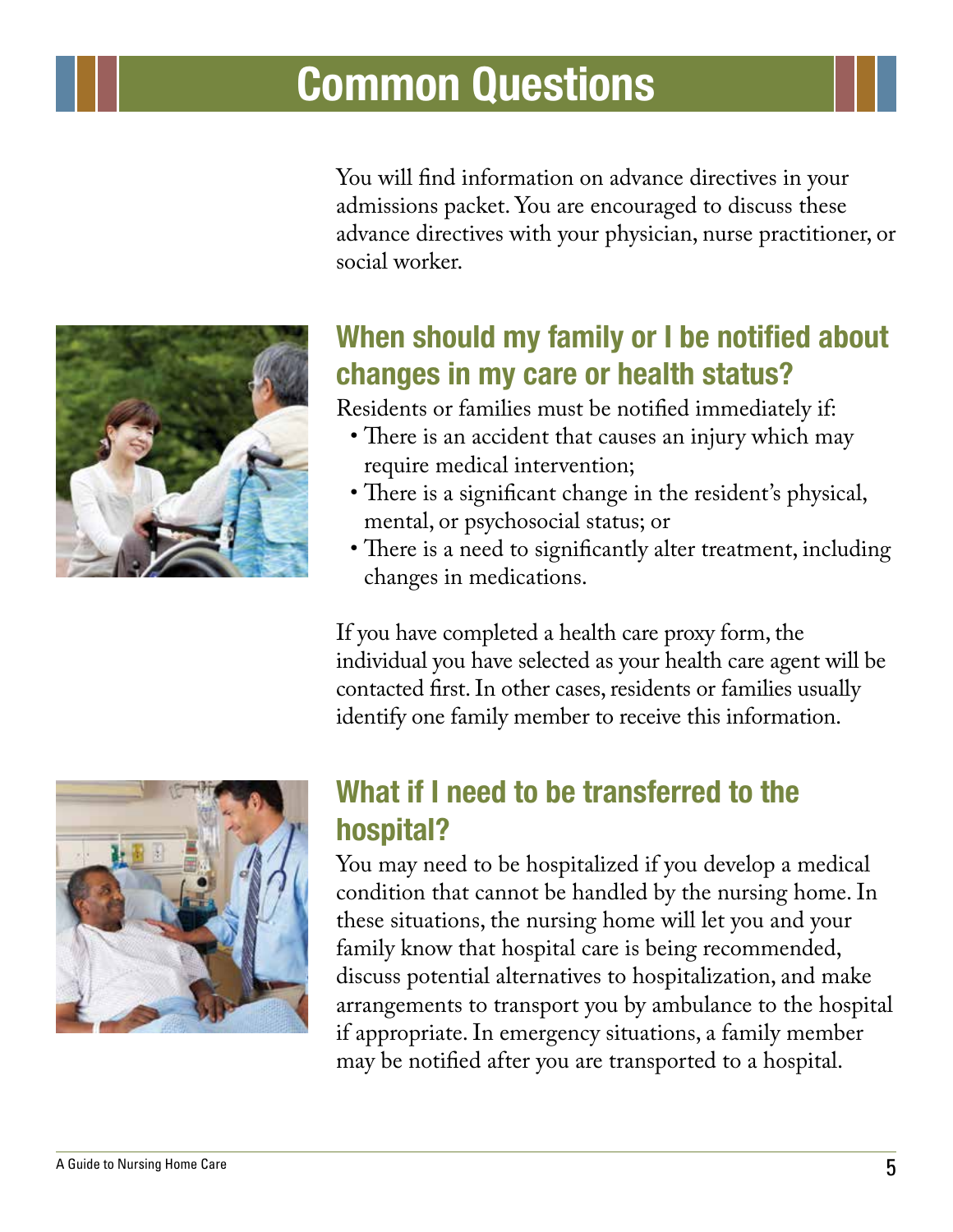When you need hospital care, there are "bed hold" policies on how long your nursing home bed can be reserved while you are in the hospital. Information about your nursing home's "bed hold" policy is included in your nursing home admission agreement. If you have questions about this policy, please ask the social worker at your nursing home.

## What if the nursing home wants to transfer me to another unit or facility?

Under certain circumstances, a nursing home may transfer a resident to another room or unit to better meet the resident's health or safety needs. The nursing home should discuss this with you or a family member in advance, unless the situation poses an immediate health or safety risk.

Sometimes, a nursing home may need to transfer a resident to another facility or discharge them from their current facility. State and federal laws list allowable reasons for transfer or discharge as:

- • Your health needs cannot be met in the facility
- You no longer need nursing home care
- You are endangering the health or safety of others
- • Payment has not been received after reasonable and appropriate notice
- The nursing home closes

In each case, the nursing home is required to provide written notice to you at least 30 days before the proposed transfer, except when you have been in the nursing home for fewer than 30 days. The written notice must specify:

- The reasons for the transfer
- • Transfer effective date
- • Where you will be transferred

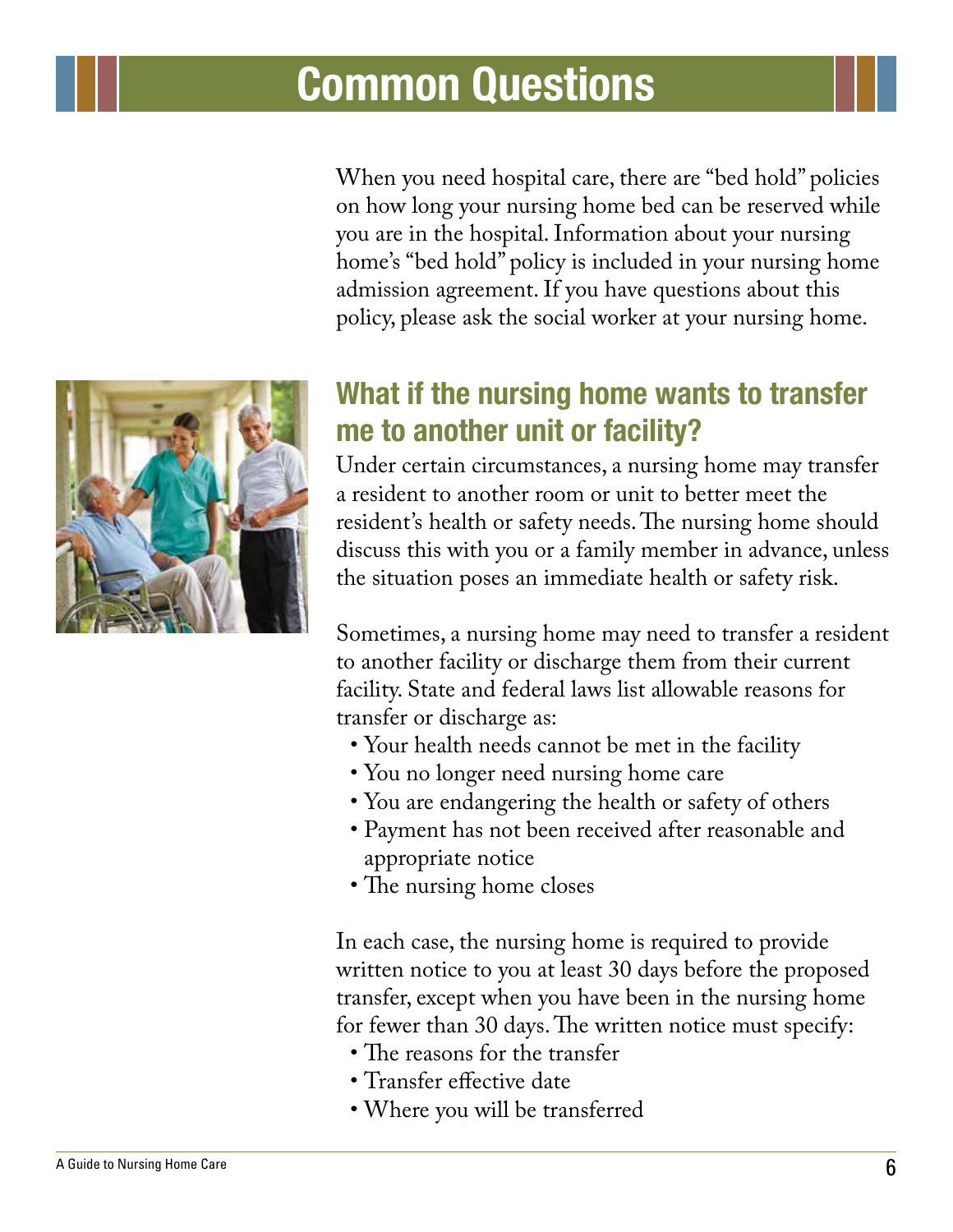- How to appeal the transfer to government agencies
- The name, address, and phone number of the local legal services office

If you are filing an appeal, you must file within 30 days of receiving this written notice.

#### What if I want a new roommate?

Nursing homes do their best to match roommates. However, if you are unhappy with your roommate, you should let the nursing home staff know right away. Unless the nursing home is full, resident move requests can often be accommodated. Conversely, if the nursing home is changing your roommate, Attorney General regulations require you be given 48-hour notice, except in emergency situations.



What if I have questions about medications (including antipsychotic medications), such as: What is the reason for this medication? What are the symptoms that the medication should improve? What are the potential side effects?\*

Other than in emergencies, medications are given only with your consent, or the consent of your health care agent or legal representative. You can ask the nurse, physician, or nurse practitioner for information about the medications being given. Medications, when used appropriately, can help promote the resident's well-being. Medications used inappropriately can compromise a resident's well-being.

\*Source: www.nhqualitycampaign.org/files/AntipsychotFctsheetFINAL%20508%20Compliant%2003.18.13.pdf

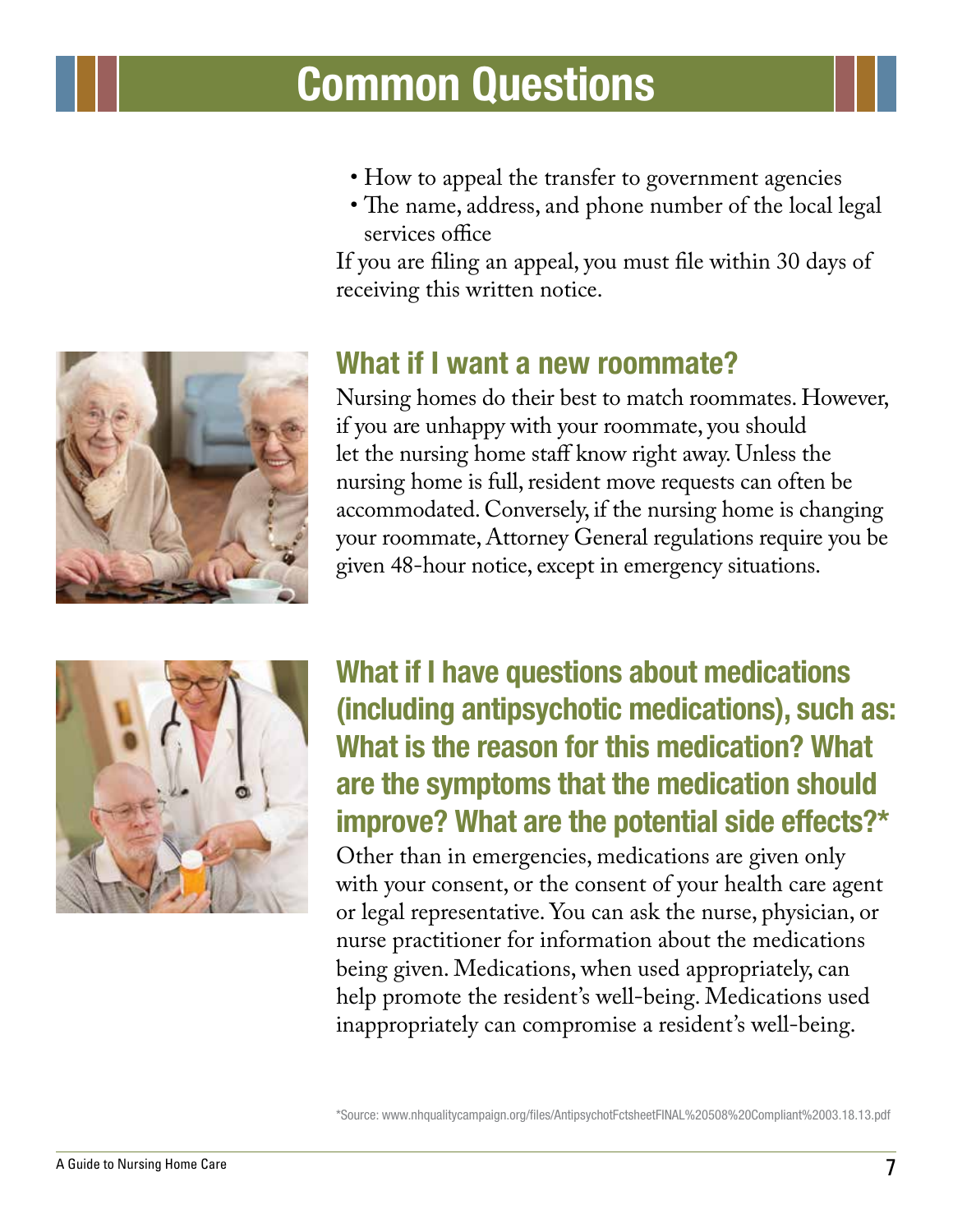Some experts recommend that non-medication approaches be used before considering the use of antipsychotic medications. It is important to know that a resident always has the right to refuse antipsychotic medications or other treatments.

If you are being asked to approve treatment for yourself or your family member with an antipsychotic medication, you might wish to ask the nurse, physician or nurse practitioner questions such as:

- • Did the team attempt to identify the causes of the resident's behavior before recommending medication to address the behavior?
- Did the team try to use non-medication approaches before trying this medication (e.g., changes in sleep schedules, meals, activities, or how staff interact with the resident)?
- How will this medication be monitored and, if possible, reduced?



## What if I'm having difficulty with eating or drinking?

The nursing home assists residents with their ability to eat and drink. This might include nurse aides or a speech or occupational therapist working with a resident, or include provision of special assistive devices or equipment.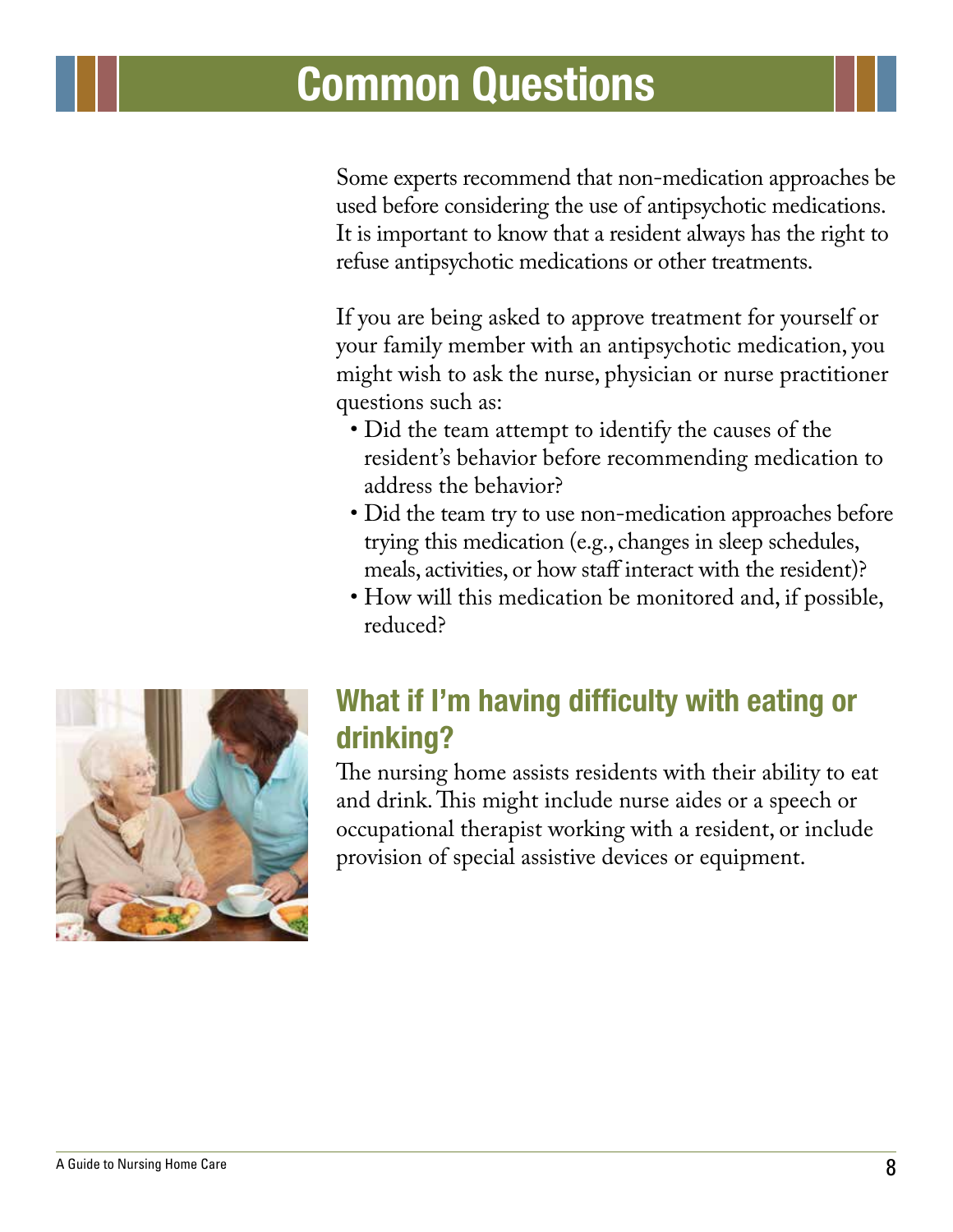

#### Who can I ask about physical therapy?

Physical therapy is provided under a doctor's order when it can improve your condition. If you are not currently receiving physical therapy services and feel they may be beneficial, talk with your nurse or social worker. If you do not require physical therapy, other care such as a walking program may also be provided to help you maintain your health.



#### How can I keep track of my personal possessions?

Speak with the nurse or social worker who will be able help you try to locate your possessions. Sometimes it is helpful to ask the staff to speak with laundry workers about items of clothing that cannot be located. You also have the right to a secure, locked area for your valuables.



#### Who is allowed to see my medical records?

You or your legal representative (or your health care proxy, if applicable) is allowed to see your medical records. Upon a verbal or written request, access is generally granted within 24 hours.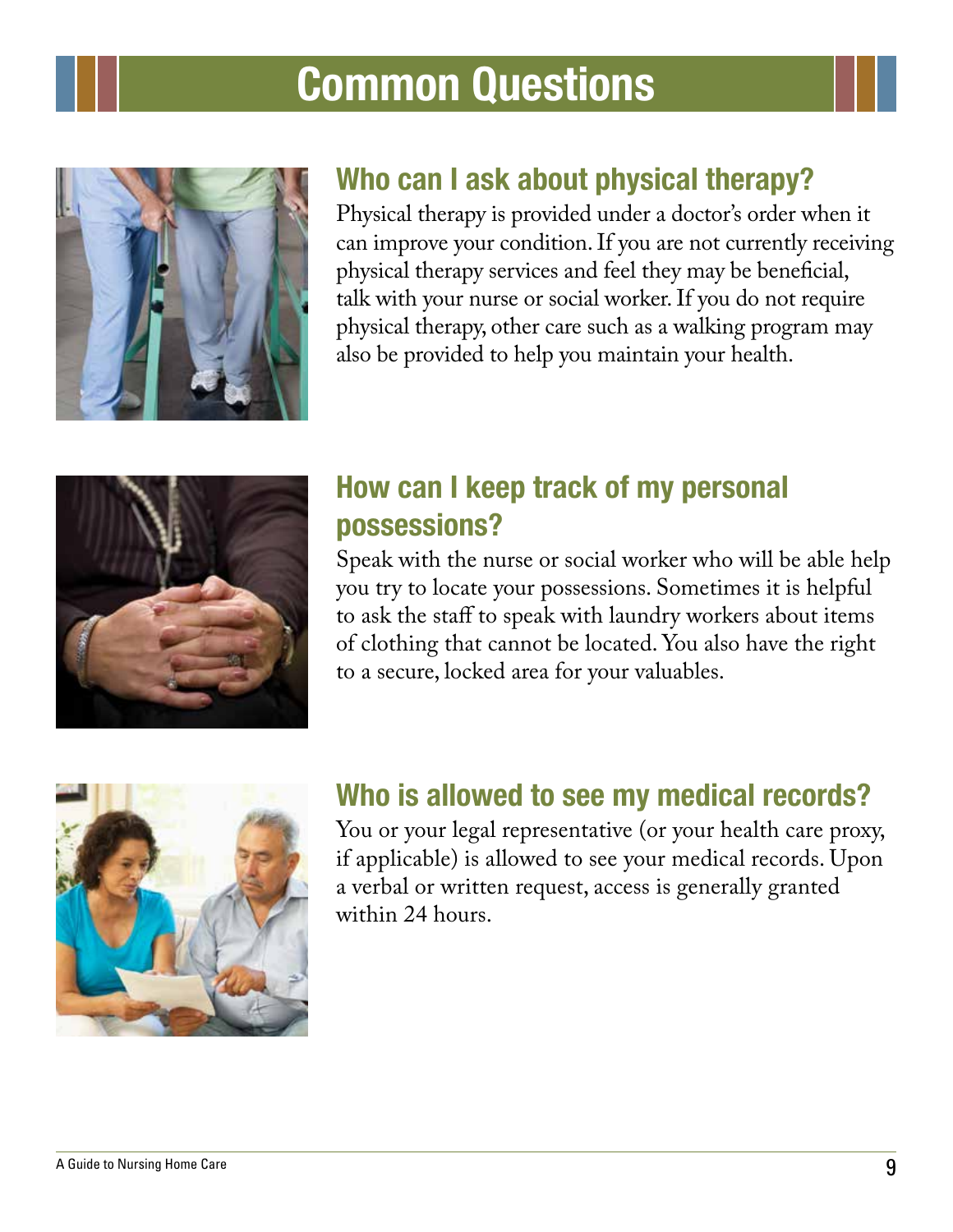All of these are good topics to discuss when you meet with nursing home staff. In addition, the agencies and organizations listed at the end of this brochure can help you find the appropriate state and federal regulations related to these and other questions you may have.

All state and the federal regulations for nursing homes can be found at: **www.mass.gov/dph/dhcq**

For further assistance please call The Department of Public Health's Bureau of Health Care Safety and Quality at **(617) 753-8100**.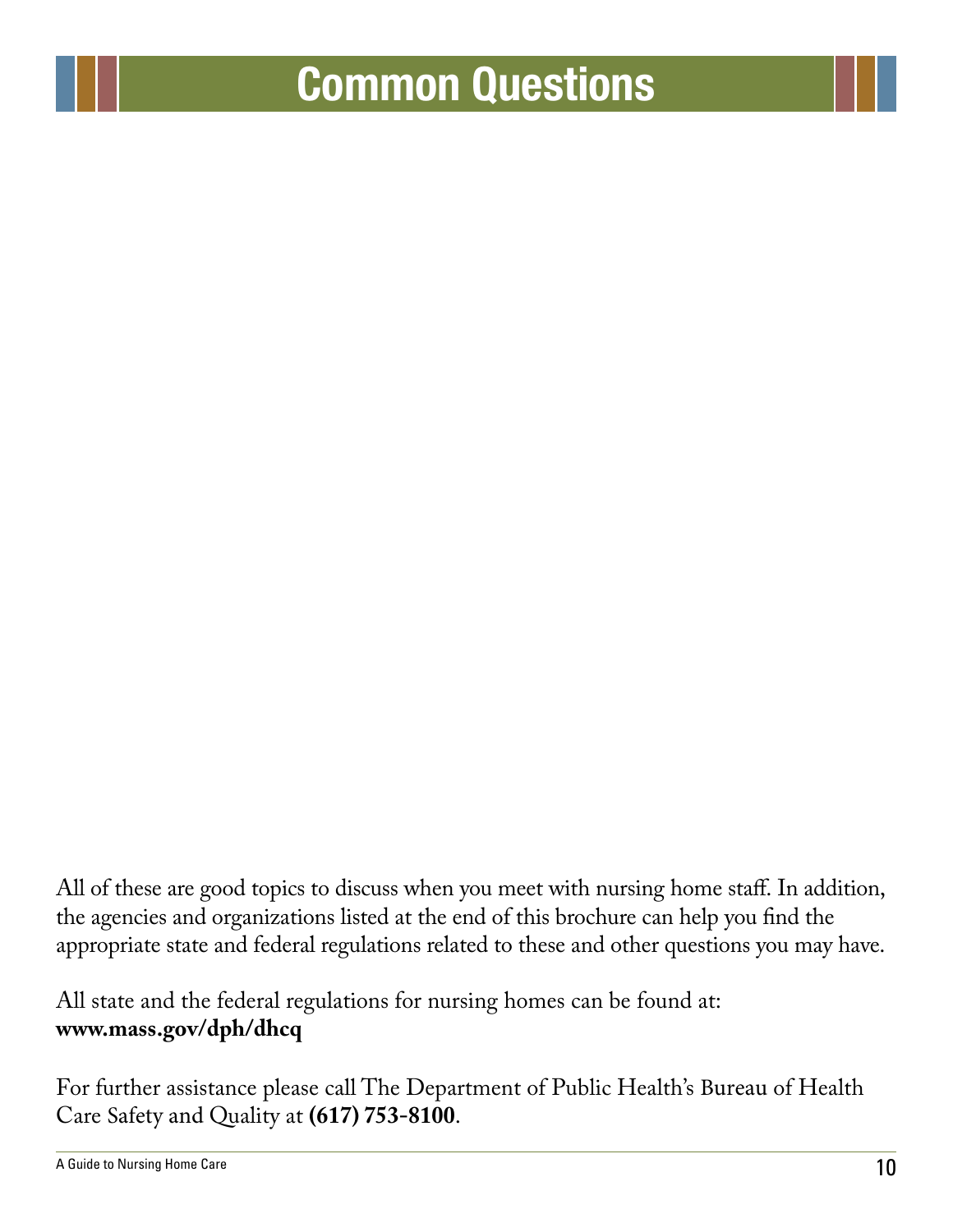The following are documents and regulations that you should be aware of as a nursing home resident or resident's family member. If you have not already received these materials, you can ask the nursing home for a copy or contact one of the agencies or organizations listed at the end of this brochure.

#### ❑ Admission Agreement

Nursing homes ask consumers to sign an admission agreement that lays out the rights and responsibilities of the nursing home as well as the rights and responsibilities of the resident and family. Since it is a legal document, consumers are encouraged to have the agreement reviewed by a legal representative before signing it.

#### ❑ Resident Rights Brochure

This brochure, available from the Department of Public Health summarizes the rights of a nursing home resident. Nursing homes are required to protect and promote the rights of all residents. The current version of this brochure may be found at: **www.mass.gov/eohhs/docs/dph/quality/hcq-circularletters/dhcq-nursing-home-brochure.pdf**

#### ❑ Attorney General's Consumer Protection Regulations

These regulations, which should be given to you at admission, protect consumers by outlining state requirements relating to unfair or deceptive acts or practices, non-discriminatory access to quality care, admission contracts, charges, privacy and other personal rights, personal funds and belongings, medical treatment and information, and discharge and transfers.

#### ❑ Family Council Rights

The Family Council is managed by family, friends, or chosen representatives and advocates for all residents in a nursing home. The facility is to consider the views and act upon the Council's grievances and recommendations concerning proposed policy and operational decisions that affect resident care and quality of life. Federal and state regulations support independent Family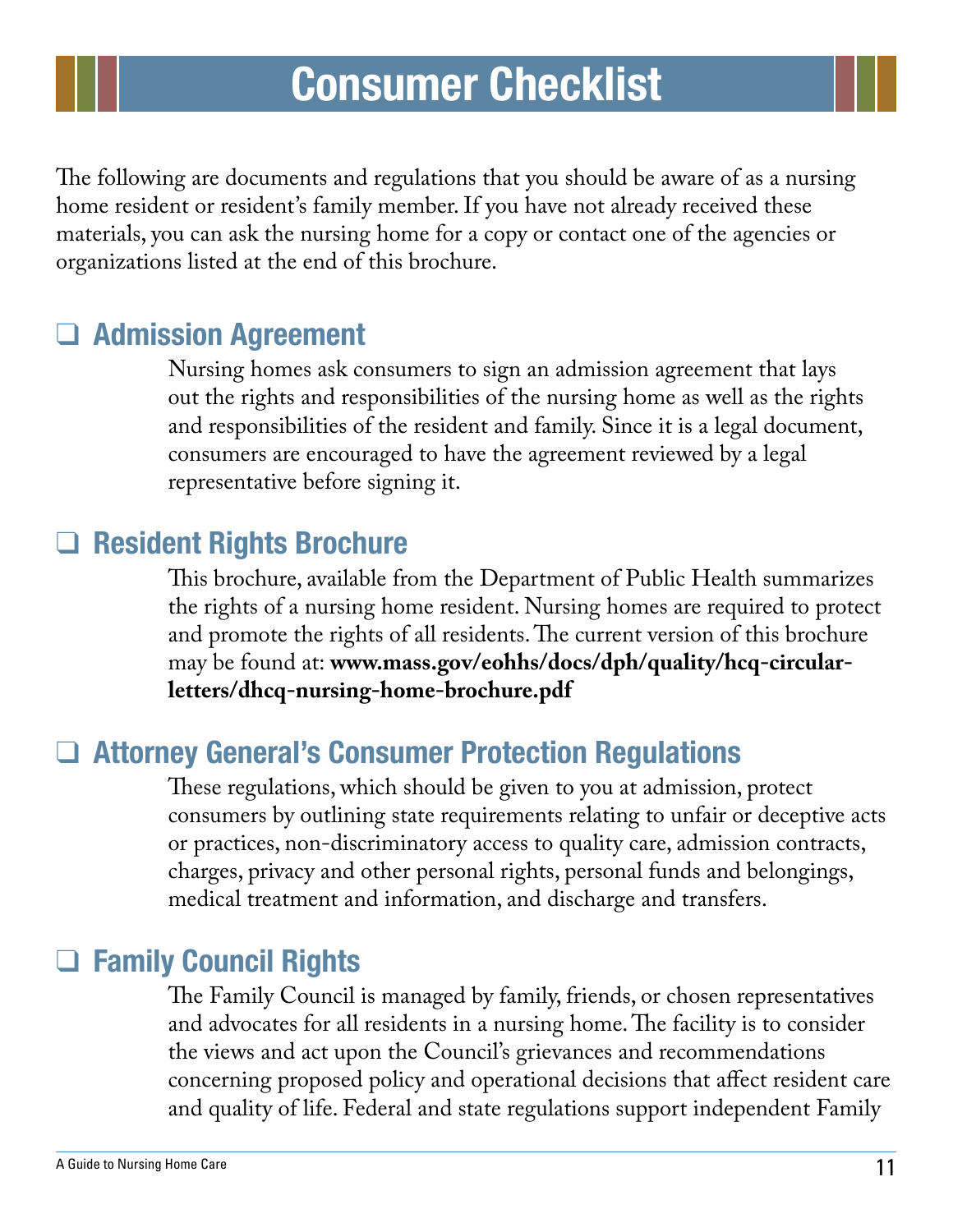Council's and a notice that a resident's family member (or representative) has the right to form a Family Council should be given to you at admission. If an independent Family Council exists, contact information and the meeting day, time, and location should also be given to you at admission. If such a council does not exist, the ombudsman for the nursing home or the Massachusetts Advocates for Nursing Home Reform can help you start an independent Family Council.

#### ❑ Visitation Rights

It is the nursing home's responsibility to protect and promote your right to have visitors and access to individuals on a 24-hour basis. You also have the right to deny or withdraw your consent at any time. Immediate family, your doctor, and certain officials are not subject to visiting hour limitations or other restrictions not imposed by you, unless necessary to protect the safety of you or other residents. An individual or representative of an agency providing health, social, legal or other services to you has "reasonable access", which means that the nursing home may establish guidelines regarding the circumstances of the visit, such as location. All other individuals are subject to "reasonable restrictions" imposed by the facility to protect the security of all the facility's residents. If restrictions are imposed by the facility, the resident and the visitor should be informed of the reasons, and what change is necessary for removal of the restrictions. If you feel the nursing home has violated your access or visitation rights, contact your Ombudsman or DPH.

#### ❑ Health Screenings

Federal and state regulations mandate that long term care facilities provide all residents with the care and services needed to attain or maintain the highest level of physical, mental and psychosocial well-being. The Department of Public Health has compiled clinical guidelines for preventive health screenings for residents of long term care facilities. These guidelines include, but are not limited to: physical examinations, preventive, restorative, and prompt emergency dental services, cancer screenings (including oral), hearing and vision assessments and immunizations. The complete list of long term care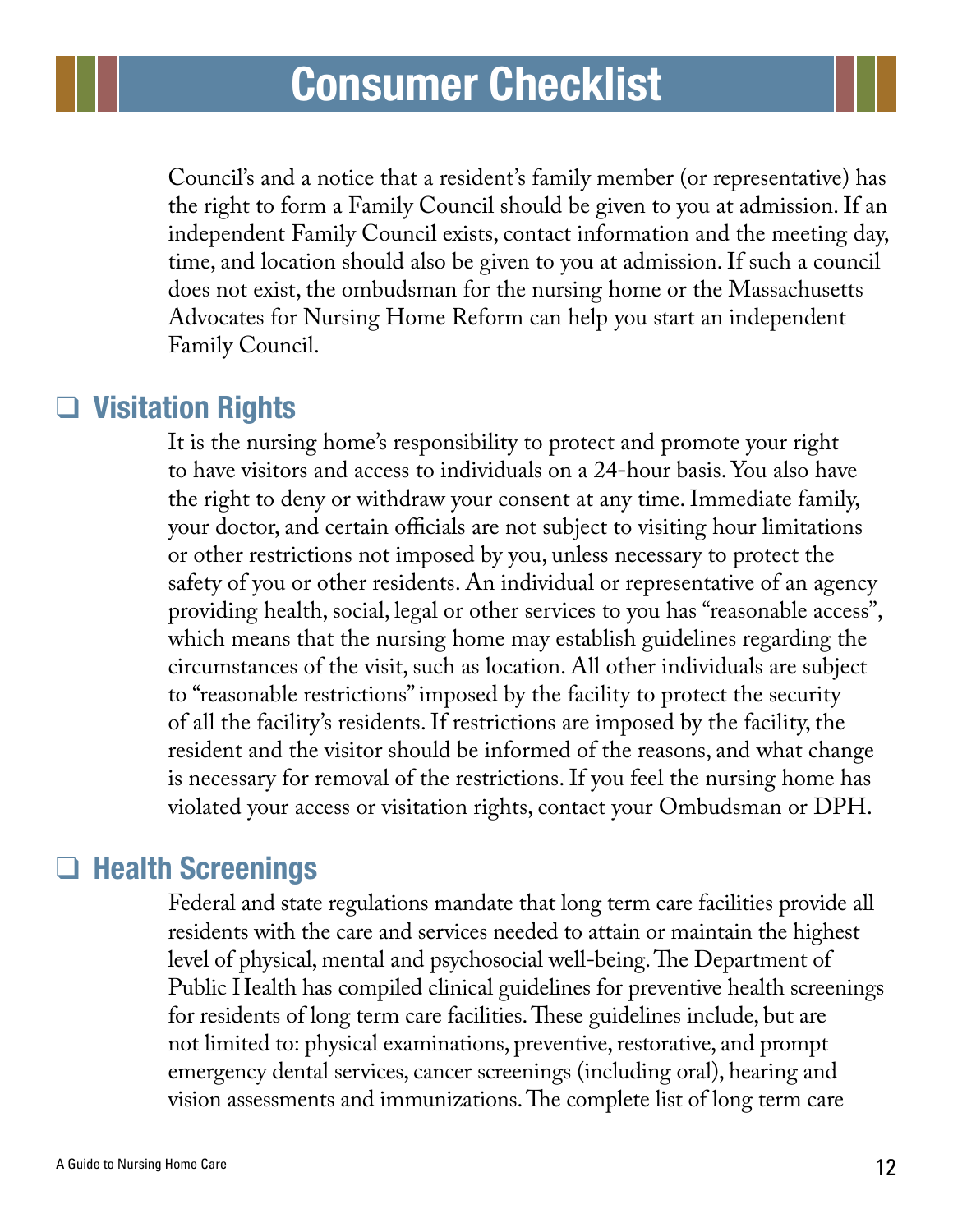health maintenance guidelines can be found at: **www.mass.gov/eohhs/gov/ departments/dph/programs/hcq/health-care-quality/healthcare-quality/ health-care-facilities/long-term-care-facilities/long-term-care-facilitiescircular-letters.html** (See Circular Letter #11-01-543 and attachments). If a resident is unable to pay for needed dental services, the facility should assist you to attempt to find alternative funding sources or alternative dental care services.

#### ❑ Health Care Proxy Form

All nursing home residents are encouraged to complete a health care proxy form to identify someone (either a family member or friend) who can act on your behalf if you can no longer make or communicate health care decisions. The nursing home can provide you with a copy of the form and instructions for filling it out. It is important for you to provide the nursing home with a copy of your completed form.

#### □ Advance Directive Form

All residents are encouraged to complete an advance directive to document your end-of-life wishes in the event that you are terminally ill and unable to communicate. For more information and to obtain a copy of the Massachusetts advance directive form, visit the National Hospice and Palliative Care Organization's Caring Connections website at **www.caringinfo.org**. It is important for you to provide the nursing home with a copy of any completed advance directive.

#### ❑ Privacy Requirements

The federal Health Insurance Portability and Accountability Act (HIPAA) protects the privacy and confidentiality of personal medical information. Generally, nursing homes are prohibited from sharing personal health information, except to provide health care treatment and services, bill and collect payment from health insurers, or for quality improvement or staff training purposes. For more information about HIPAA, visit the U.S. Department of Health and Human Services' health information privacy website at: **www.hhs.gov/ocr/privacy**.